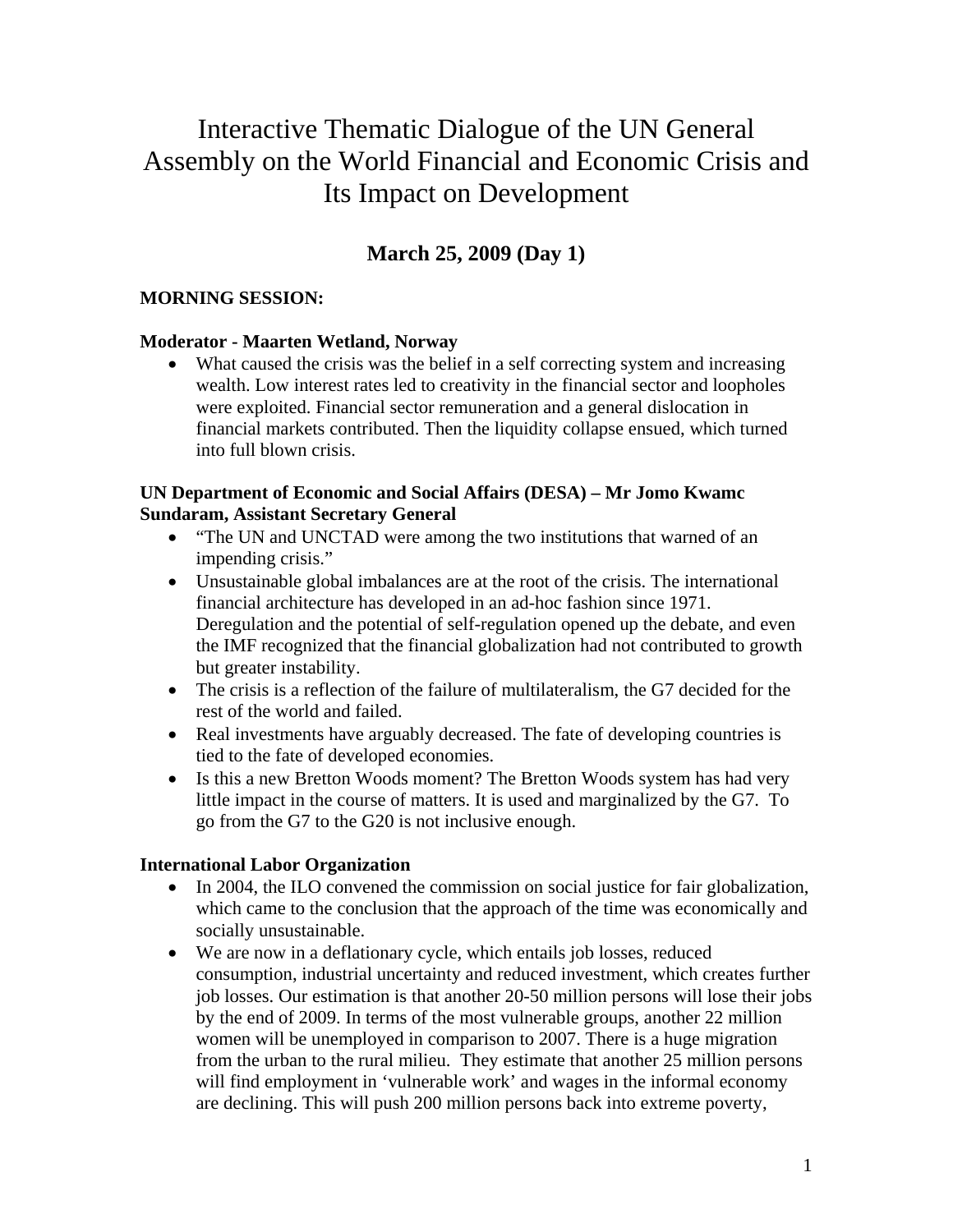erasing all progress on poverty eradication since the Millennium Development Goals were introduced.

- 95% of enterprises are small and medium enterprises, which rely on credit to grow. Credit is not available on the market place, as 80% of lending institutions have limited their credit.
- Proposes a **'**Global Jobs Pact' with decent work at the heart of fiscal stimulus. These should not be temporary measures. Large fiscal investments should be used to green the economy and increase social justice.

# **Economic Commission for Latin America and the Carribean (ECLAC)**

- World trade will contract up to 9%. Optimists think the world economy will recover in 2010, but this depends on policies. The mechanisms that pass on financial crisis to developing countries are complex.
- The impacts in the near future: credit will be harder for developing countries to attain, there will be a sharp decline in commodity prices, export will fall further, difficulties to fund countercyclical policies. Huge drops in access to external finance, especially in Latin America and Emerging Europe.
- The most probable scenario is a dip in the growth rate of developing countries, with recession in many of them.
- Employment is shifting from dynamic export-oriented sectors to low-productivity, informal sectors, which are lower-paid and less productive, meaning that real wages will be falling.
- As for responses at regional level: Asia has a better capacity to undertake counter cyclical measures, its fiscal packages are the second largest (to the US). In the Middle East, Egypt and Saudi Arabia are taking expansionary fiscal measures to maintain domestic demand. Latin America has announced counter cyclical measures.
- Regional institutions are implementing measures: For example, the African Development Bank has a 1.5 billion trade-finance facility. Latin American development banks have launched certain initiatives that are funding liquidity and boosting regional trade.
- But responses at the national and regional levels are not enough given domestic savings and the need to increase public spending. More liquidity is needed as developing countries do not have the 'innate capacity' to introduce countercyclical measures. They need help from IMF and the World Bank, which should enhance their lending capacity with light conditionality. Establish a UN credit facility.

# **COMMENTS**

### **Professor Mario Baldassarri, Senator, Chairman of the Committee on Finance and Treasury of the Italian Senate**

• We are missing a chapter on understanding the crisis: The problem does not only come from the financial crisis, but from previous real economy global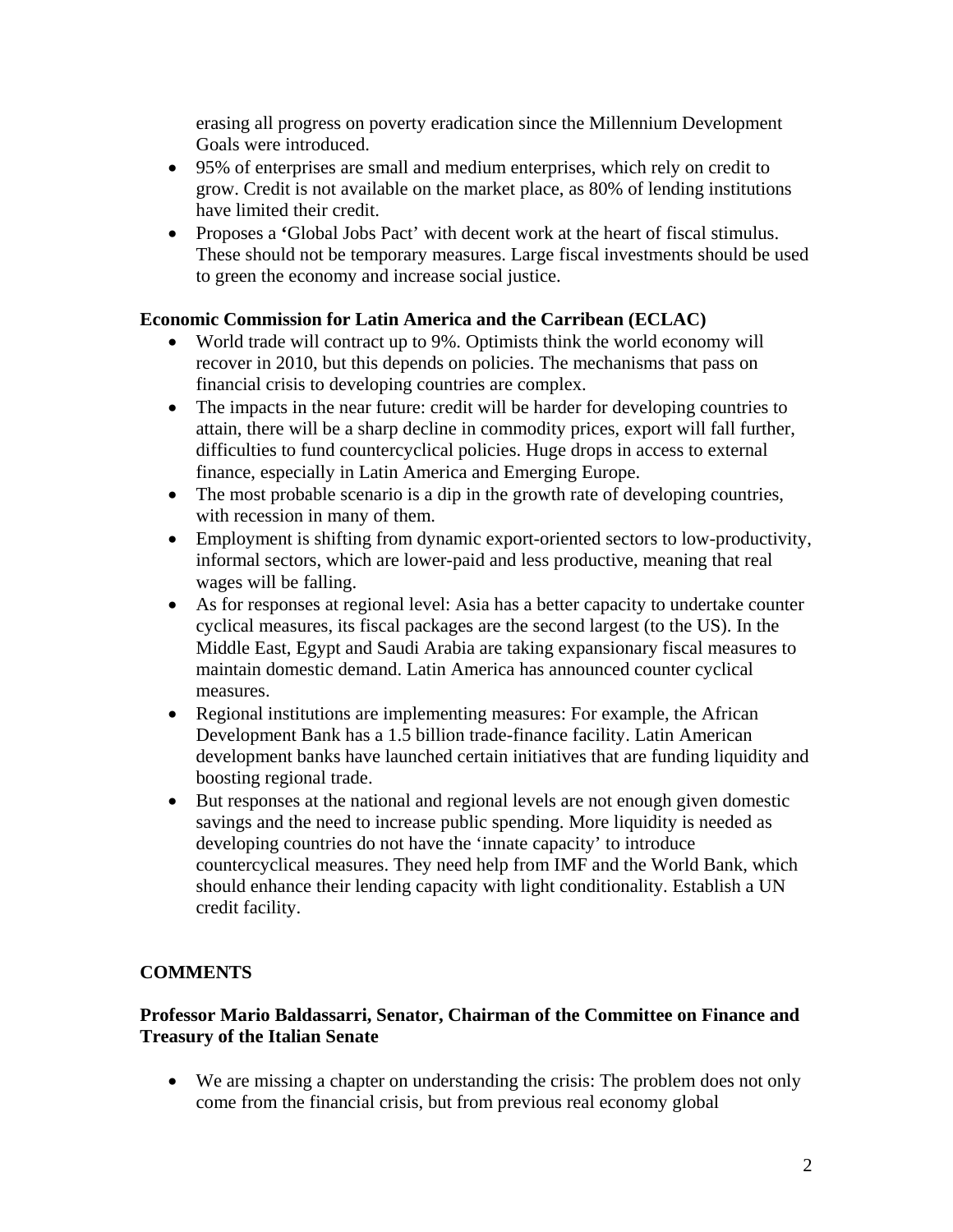imbalances. *Then* came the financial crisis, which goes back to the global imbalances. The real cause was that the US was consuming 5% more than their GDP. The Chinese financed the US imbalance by creating credit to the US economy so the consumption could go on. This unsustainable long-run "real economy imbalance" created the impression that growth could go on forever. We cannot repeat the same kind of model we had before. We have to learn the lesson of the first chapter in this crisis.

- 'Do we have the chance of building positive growth for everyone?' We have to correct the world macroeconomic imbalances. The US cannot remain the power engine of the world economy. We need to push domestic demand in other economies. China, India and Europe are big economies with excessive savings that must go back to sustainable growth.
- Who is going to take these decisions? The G7 belongs to an old era. Increased legitimacy of the decision maker is necessary, otherwise other countries will not respect its decisions. The G20 is a beginning, but a new 'G-something' is needed. In a new Bretton Woods, all economies must enter WTO and the financial institutions.
- Each country wanted to have export-led growth, which has led to dependence on the rest of the world and on open economies. But so much depends on domestic demand. Sooner or later, Europe must grow at a higher level. China needs to switch from being export led to reliance on domestic demand. This would be good for China and the rest of the world.

#### **Mr Andrey Denisov, First Deputy Foreign Minister of the Russian Federation**

- This is a multifactor crisis, including the failure of the financial system, underestimated risks and a lack of appropriate responses from international bodies. There are no tools to govern market players and we have huge global imbalances and uneven distribution of wealth.
- The priority should be to establish a stable economic system and invoke financial discipline. There is a need for new fresh ideas. Russia's ideas include a risk management system, a monitoring system, strengthening of regulation with incentives to get positive behavior.
- They consider the Stiglitz commission's work a sound basis, but would appreciate a roadmap from the commission and suggestions for follow-up activities.
- The crisis requires global solutions that must have legitimacy. The UN is an unchallenged leader, and Russia attaches paramount importance to the conference in June hoping that it will provide a sound foundation for the reforms and a constructive dialogue. However, two months is a short time and we can not solve all problems in that time, but we can provide parameters for a new architecture. Suggests another conference of experts to elaborate proposals for a new basis, which would require the support of all countries and the support of G20.
- The key task of the UN is the promotion of the international development agenda, including the MDGs. Maintaining assistance to developing countries is important to support the most vulnerable populations.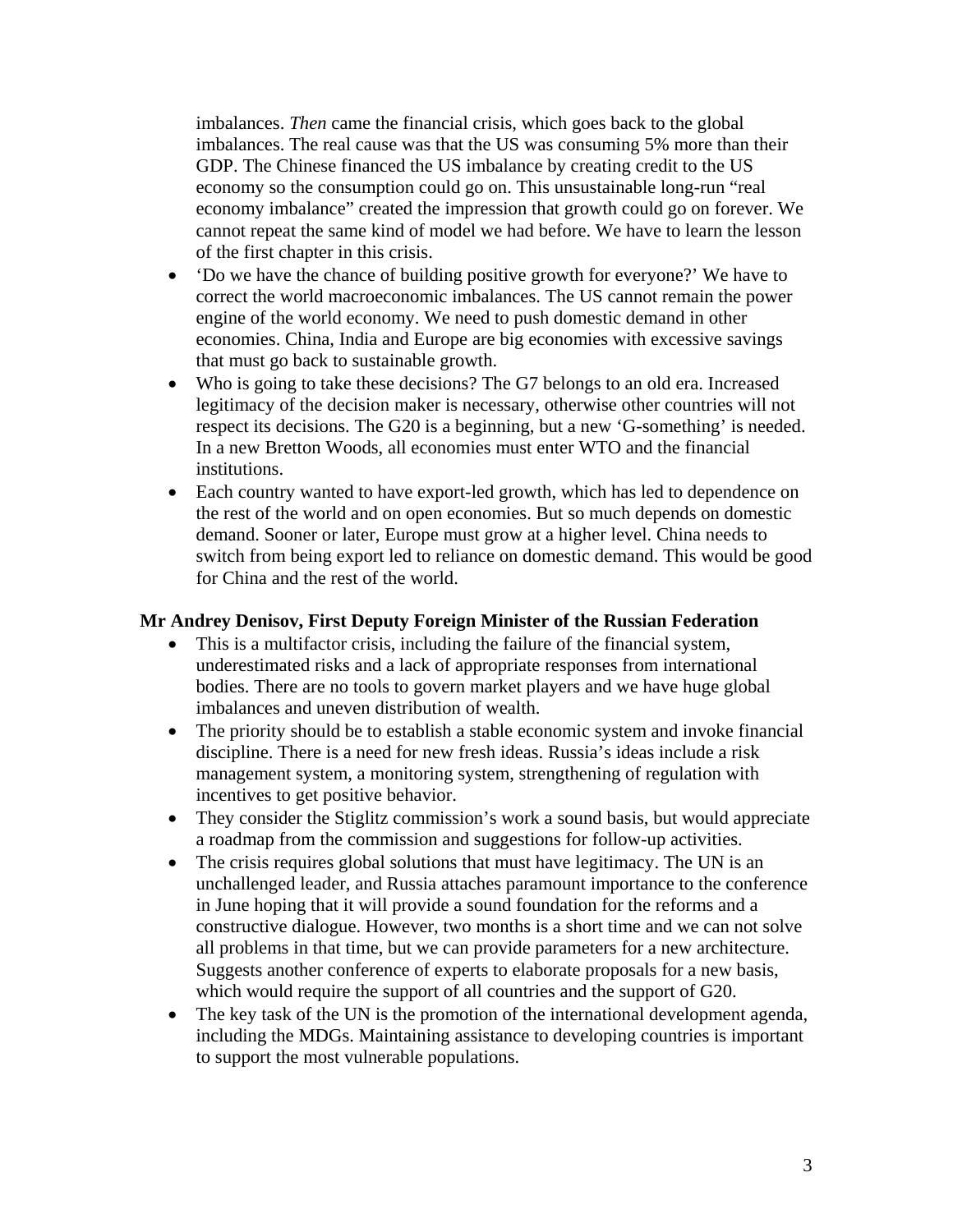# **QUESTIONS**

### **Mexico (on behalf of the Rio group)**

- The causes of the crisis are:
	- o The longstanding imbalances in developed countries, particular in the US.
	- o Deficiencies of the international economic and financial systems, which need reform.
	- o Market regulation, which needs to be established.
	- o Responsible management of fiscal accounts.
- The situation contains risks and challenges, including terms of trade, volatility of commodity prices, shortage of liquidity, foreign and domestic investment, worsening situation for migrant workers and protectionism.
- In responding to the crisis, we need a wide-ranging international dialogue and close supervision of the functioning of the international and national systems. The full participation of developing countries in the reform of international systems should be guaranteed.
- It is important to recall the central role the UN. The General Assembly must play in this reform process in order to guarantee coordination of different initiatives and provide legitimacy with its universal and democratic nature.

# **Thailand (on behalf of ASEAN)**

- ASEAN countries have learned on the national level from Asian crisis that need to correct decisively and urgently. Deepening global crisis adversely impacted trade. Necessity of pro-active and decisive policy action to restore confidence, expansionary macro-economic policies, stress coordinating policy and taking joint action at regional level.
- We should remain open to global and regional trade, and ensure free flow of goods, service and investment.
- We need to ensure that the region is better equipped to overcome challenges, increase the size of the Chiang Mai initiative to 120 billion dollars. It could serve as a good example of regional financial cooperation.
- They will participate actively in the G20 summit in London ensure that developing countries' perspective will be taken into account.
- There is great need for an inclusive system with voices of emerging and developing countries.
- ASEAN emphasizes that the great attention paid to restoring confidence must not lose sight of sustainable development, climate change, food and energy security and the Millennium Development Goals.

### **Czech Republic (on behalf of the EU)**

- This crisis has been compared to other crises, but it is the first real global crisis. It requires a global response with the UN and also civil society and business sector involvement.
- Impact of crisis on development **-** What the EU will do:
	- o Aware of that a key part is global development support,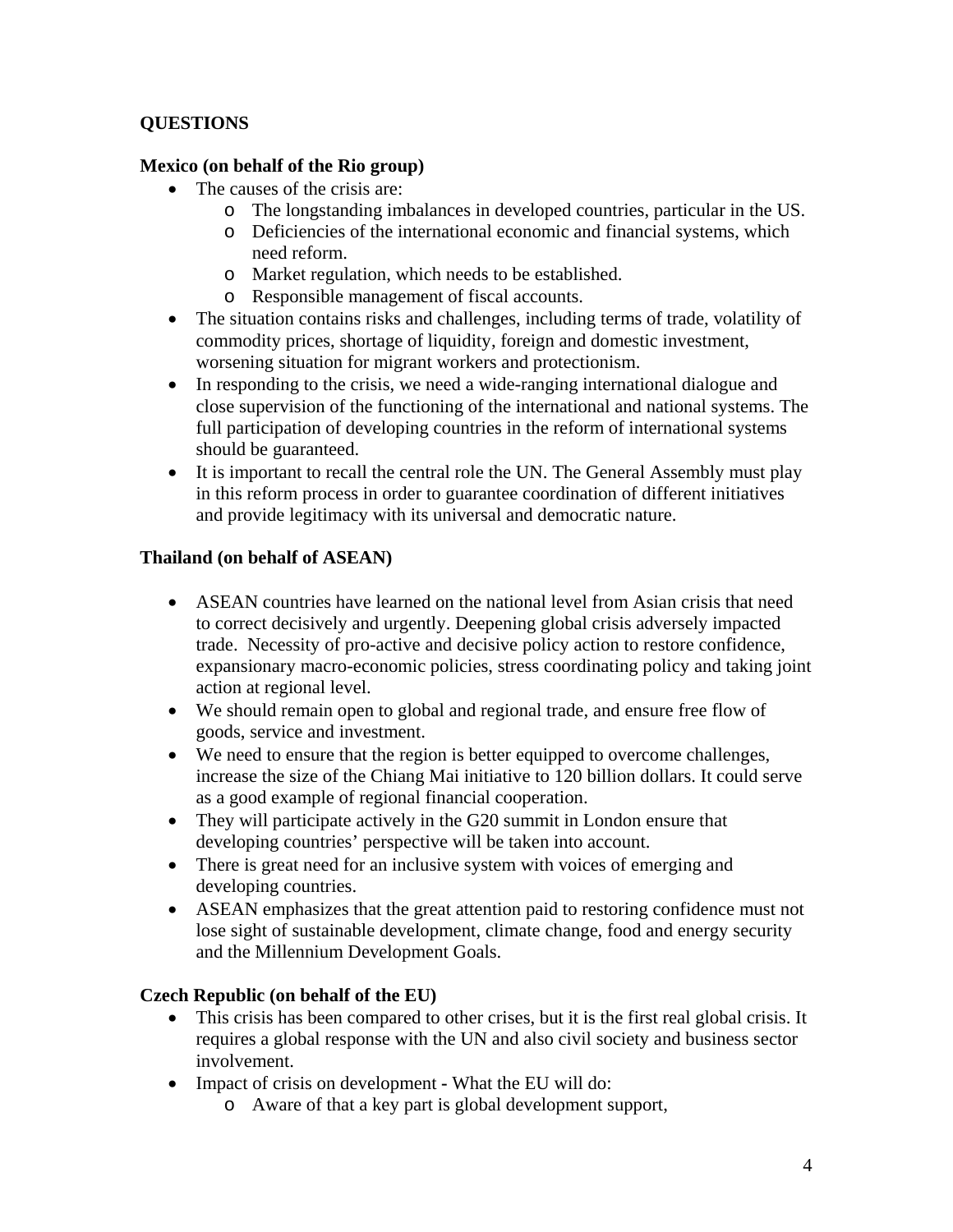- o The global crisis is not an excuse to water down development assistance commitments and aid for trade.
- o Official Development Aid is key to help reduce poverty and to reach Millenium Development Goals, but alone it is not enough, need speed of delivery and flexibility of response. Also need full use of funding and financing of development oriented support including migration, climate change, peace and security.
- o Global response is needed to promote employment, especially in certain sectors such as infrastructure, agriculture and renewable energy.
- Conclusion: we need coordinated response of G192, G20 etc. All need to work together. G20 in London and other initiatives must be seen as layers, one building on another. This crisis is an opportunity to rectify past wrongs.

### **Philippines**

- Aligns with ASEAN nations.
- UN Conference in June should focus on measures to overcome the crisis and avoid crises in the future.
- Recurring theme in the debate is that all are affected, but discussions exclude a lot of countries, the crisis is being discussed at various levels.
	- o G-20-8-77 etc, all are less than G192.
	- o G20 is of systematic importance to the global economy, but the crisis affects the whole economy. There is a lack of trust that the G20 will take on board the views of all UN members. All countries have a right to give its opinion on a crisis that affects its economy. The GA is vested with jurisdiction to restore confidence and to address reform issues.
- There is creeping protectionism and a lack of trust between countries.
- Should we build a completely new architecture or reform existing institutions? We need to exercise political will to make these decisions. There is a saying that sometimes you cannot see the forest because of all the trees. If we do not come together at the UN the forest will burn down and there will be no trees to see…

# **Sudan (On behalf of G77 and China)**

- We must address equity in the economic system as a critical element for finding any solution, a new pillar in the system must be erected.
- Equality of participation is central to any reform. The governance perspective must be based on global subsidiarity. Now market fundamentalists have the freedom to rave havoc. Deregulation is not a system of governance.
- Whatever is done, least developed countries must be at the centre of it, but most discussion here moves from that center. Bail outs are not directed to the least developed countries.
- IMF reform: need to adopt double majority on voting condition. Conditionality must be abolished. Nations must be granted policy space with reference to capital flows controls.
	- o Restructure the IMF as a network of funds. 30 % of funds should be handled centrally, and the rest should be given to regions to decide over. Specialize in agriculture and infrastructure development.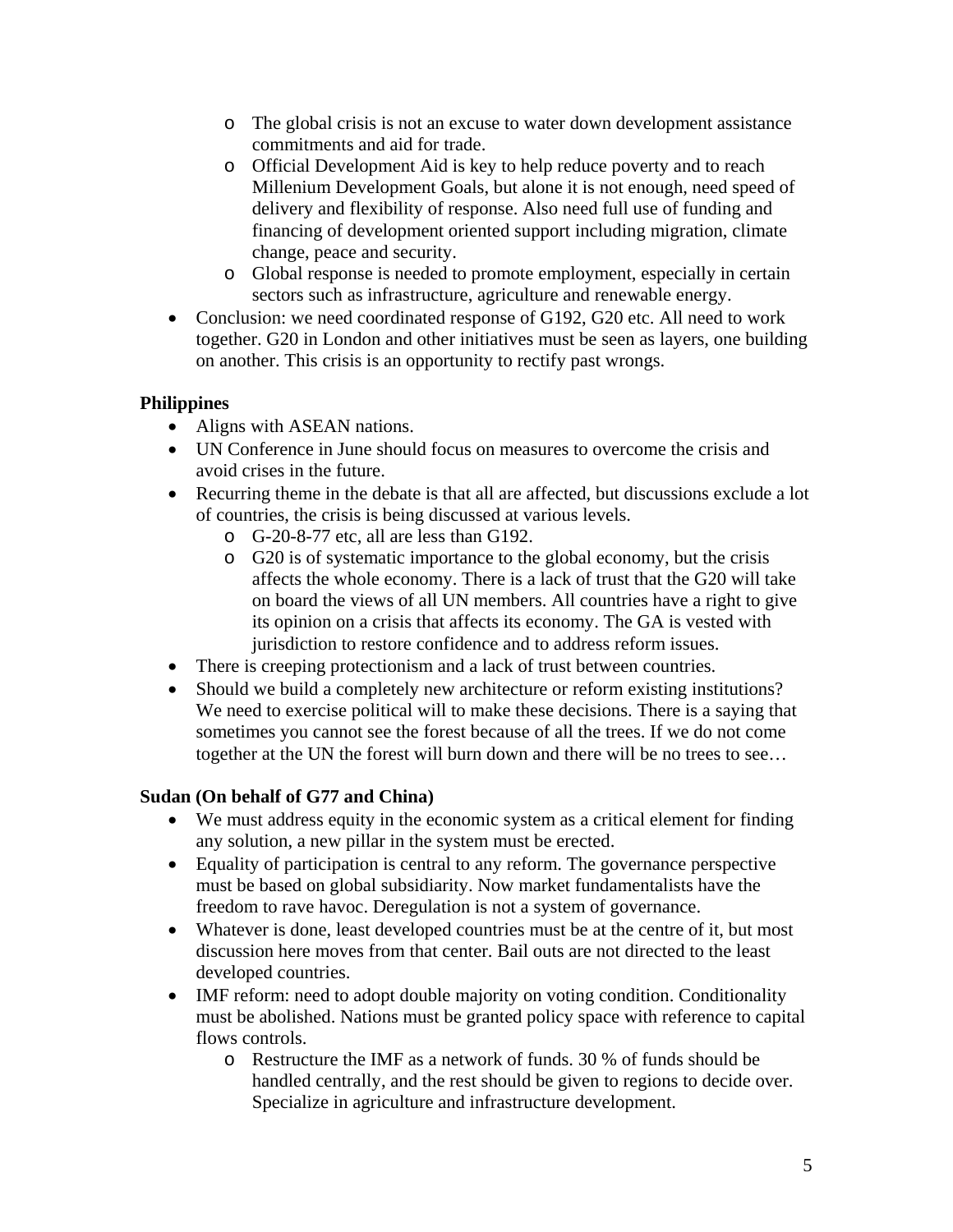### **Ecuador**

- Aligns with the Rio group statement.
- G192 must, along with specialized agencies, be thinking and acting on this crisis, but not just in reforming the system, but to find alternative ways of organizing societies. The base of speculation and lack of transparency must be transformed. It is a question of ethics. We need alternative ways of contemplating this crisis.
- The foremost concerns of the Ecuadorian delegation:
	- o The situation of migrant workers: immigration and employment, the rights of workers, the social implications and resurgence of xenophobic actions.
	- o There has been a lack of mentioning of the environment in this dialogue. Sustainability must be a part of the response to the crisis. We should consider the green new deal.
	- o Need regional input from regional organizations and initiatives. We would like to hear something from the panel on this.

# **RESPONSE from ECLAC to Ecuador**:

• We could not agree more on regional inputs. Must recognize regional architecture as a complement to the international. A new international financial architecture needs to rethink the role of regional peers as this can be mutually reinforcing.

### **Pakistan**

- Why is there not a representative from Wall Street on the panel, if this is where the crisis originated?
- We should remind ourselves that this is a Bretton Woods moment. But the first Bretton Woods moment was better than this one. Then, 44 countries participated. In 2009, we are talking about smaller configurations like the G20. The IMF report says that poor countries will be hit the hardest. Poor countries are not included in responses. They need to be heard.

### **Cuba**

- Aligns with the statements of the G77 and the Rio group.
- Systemic aspects of the crisis:
	- o We should not limit the response to financial aspects; we must get to the heart of the crisis. The neo-liberal globalization's failure is unquestionable. As is the false case that markets are self-correcting.
	- o Financial speculation is not a result of conceptual errors. It was caused by greed and policies designed to increase wealth and avoid social responsibility. It only served big banks to support a model of production that was based on bubbles.
	- o Banks wore out the real economy by praising the market. Central banks have been made silent or accomplices.
	- o Current systems could not prevent or even predict this crisis. This proves the lack of legitimacy and need for reform.
	- o The G20 has gained legitimacy by representing 80 % of economy. Eleven of the so-called emerging economies are represented within the G20 **but**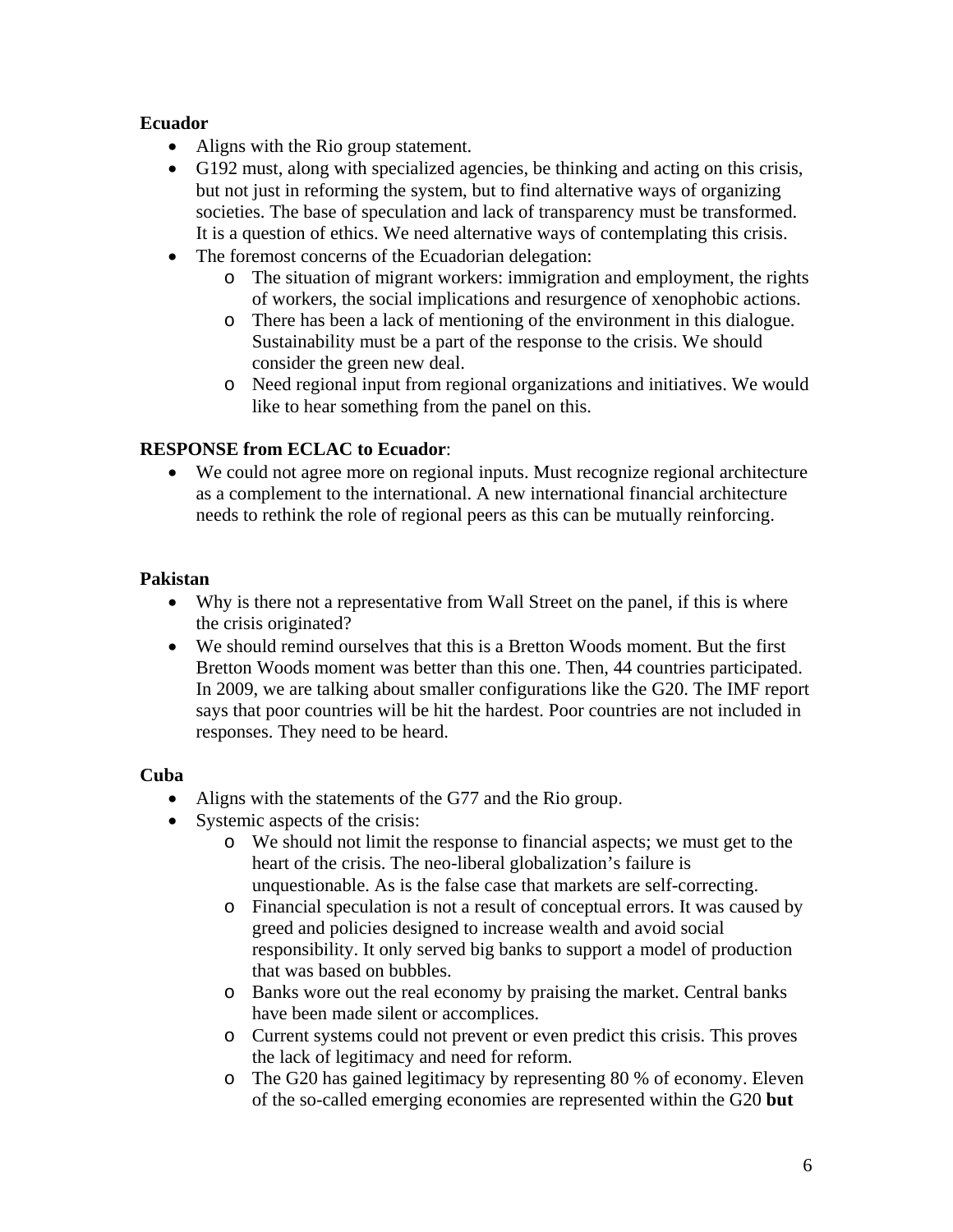**these are** *not representative* **of underdeveloped countries**. Therefore nations of the South are not being given greater decision making power at the international level. We need a G192.

### **India**

- Already during the 2005 Conference on development it was pointed out that liberalization of markets would lead to a crisis. The IMF and developed countries have built up the global imbalances. The logic of the system is to exploit people, so the crisis was foreseeable.
- We do not really have a financial architecture, unless sleeping in a ditch is considered the new form of architecture! The need for a new architecture was not heeded ,because IMF and the World Bank are what they are. They must be brought under UN control. Unless we do that, we cannot do much about the situation.

### **International Trade Union Confederation (On behalf of the Doha NGO Group on Financing for Development)**

- [As the representative started to speak, she was interrupted by the Ethiopian delegation, which, addressing the moderator, said that giving the priority of speaking to civil society was unacceptable. The delegation then left the conference room.]
- Countercyclical measures are extremely important as they are longer term than stimulus packages.
- Associates with the statement of ILO. Need a sustained focus on work.
- For fiscal stimulus packages, it is important to support small and medium enterprises and look at particularly vulnerable groups, such as women migrant workers.
- In overcoming the crisis we must:
	- o Expand social protection, particularly unemployment schemes,
	- o Support a green economy, and
	- o Ensure distributive justice and people centered development.

### **Libya**

- We have heard alarming things from the panelists. The efforts made after the second world war are in danger. This crisis could destabilize several countries.
- During the Conference in June, we must find solutions that are acceptable to all.
- In building the new architecture we must counter the savage markets. We need radical solutions so that all countries participate and we get the right policies**.** Exporters are exposed to several risks and those dependent on development assistance will suffer from reduced aid.

*Chair: Those who could not speak due to time constraints will be given the opportunity to speak first in the afternoon.*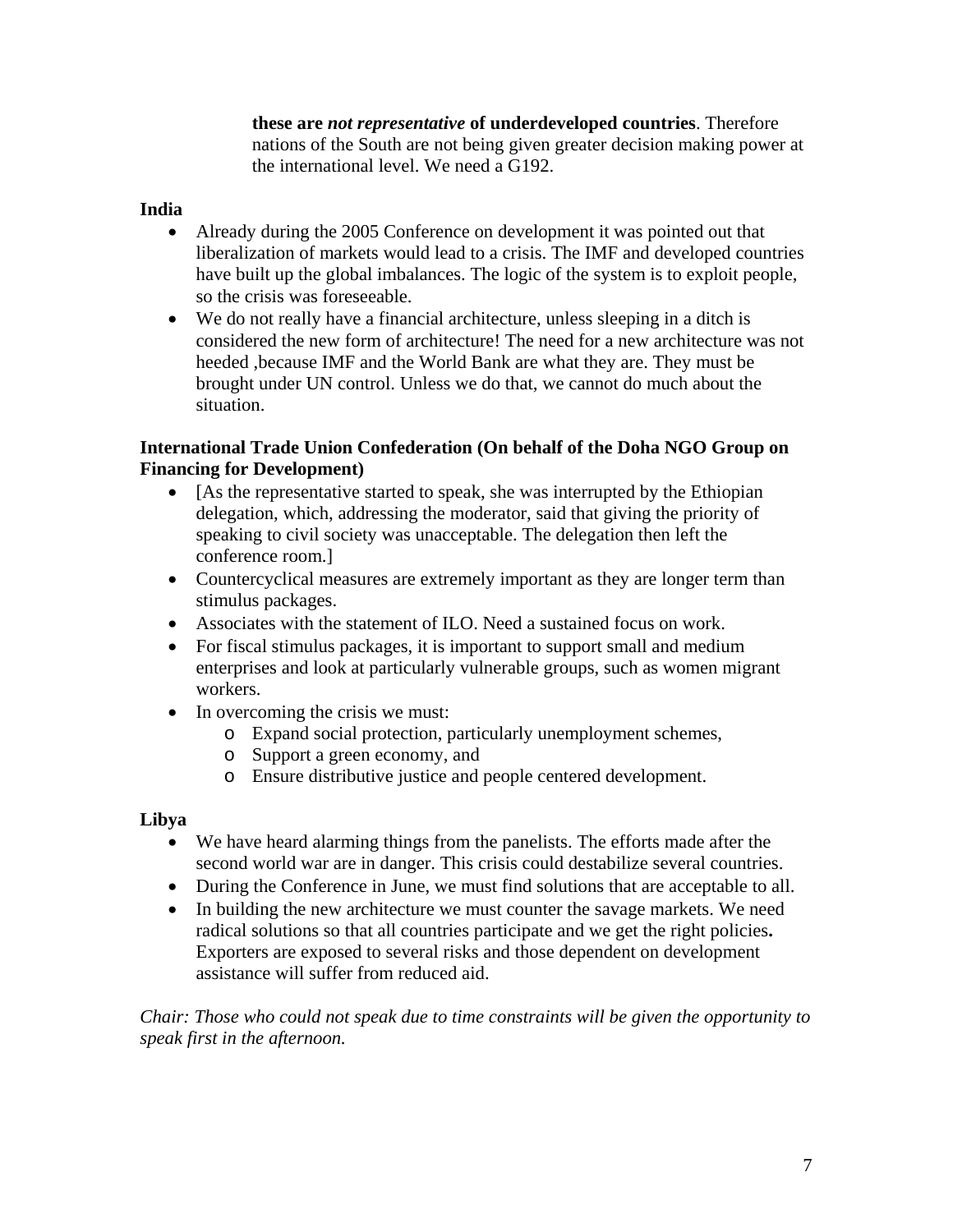# **AFTERNOON SESSION**

### **PANEL**

### **UNCTAD - Mr Ugo Panizza**

- Mr Panizza discussed the recent report of UNCTAD on the crisis.
- Panizza pointed out that the crisis has proven that the idea that 'developed countries are decoupled from the rest of the world' is a myth.
- The mechanisms that lead to crises are always the same; an over-belief in some commodity or asset, which creates a bubble that eventually bursts. The problem is that people forget over time, and we start de-regulating again and come back to a new crisis. We must avoid this regulative cycle.
- Among the lessons for financial regulators were:
	- o To focus on the right definition of financial efficiency**,** which is functional and social efficiency. This means that there has to be a positive social return, not only economic growth in itself.
	- o Market failure must be addressed through regulation. Markets do not know best and regulators should second-guess markets.
- Among the lessons for developing countries were:
	- o They should protect themselves, through accumulating reserves.
	- o While developing the financial system the incentives to take risks increase and therefore the regulation must also increase. Develop gradually to avoid boom and bust cycles.

### **UNDP**

- Human development perspective must be promoted, including a focus on MDGs.
- Poverty and unemployment are documented impacts, but other impacts are unknown; drop out rates, malnutrition and gender impact. It is urgent that we focus on this.
- What role is the UN playing in this crisis?
	- o Global level: need for impact assessment and policy debates with an effective voice for all, in the G20 more than 140 countries are not represented. Need for a resource mobilization strategy, because the crisis is used as an excuse to remove resources for development.
	- o Regional level: consultations and sharing experiences; sometimes regional work is not known on global and national levels.
	- o Country level: this is the UNDP service delivery platform for social protection. Need for involvement beyond the UN of the private sector and civil society.
- Conclusion: Must deal with the short term, but do not focus away from the long term. Structural issues need to be addressed.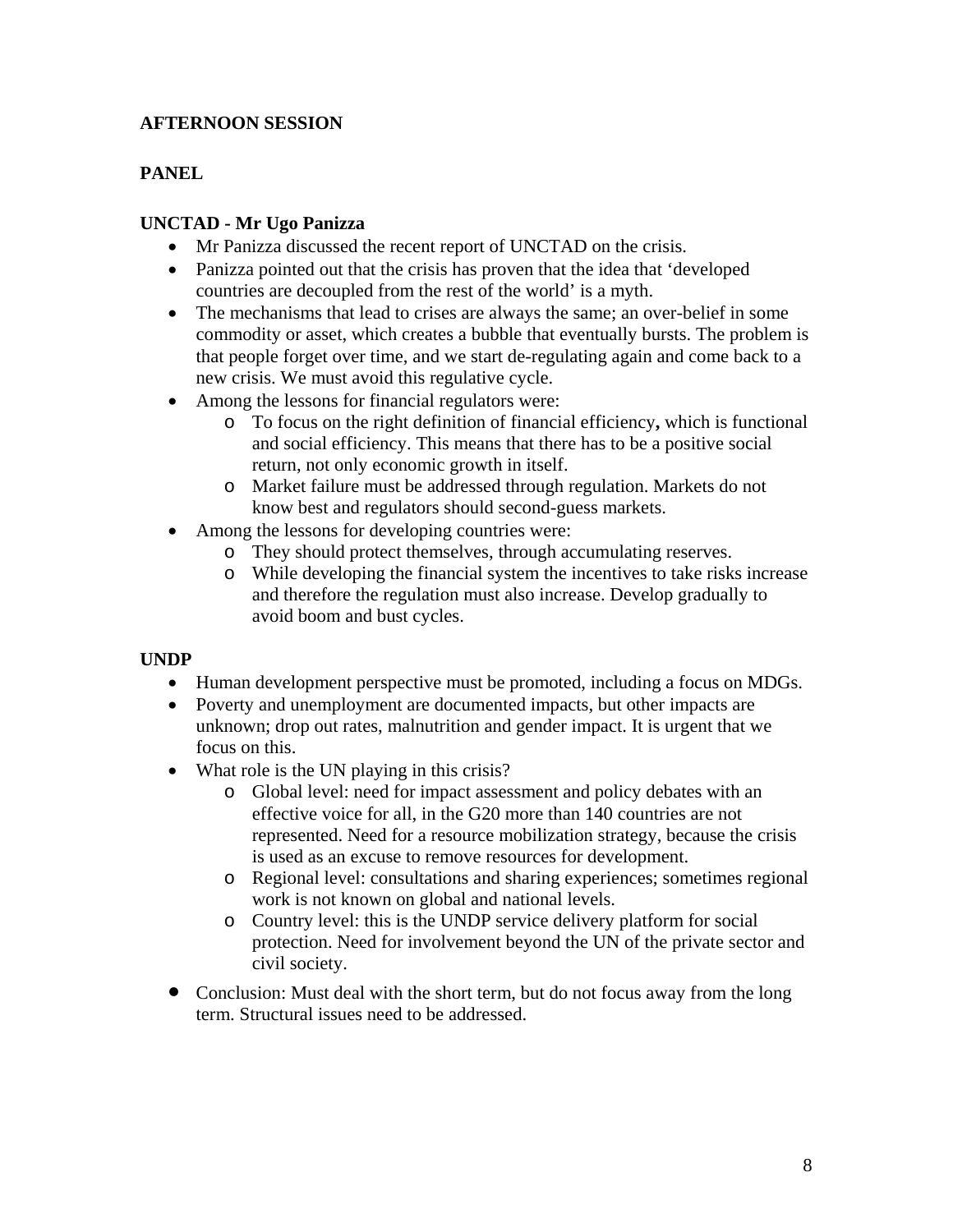# **WORLD BANK – Mr Jeffrey Lewis**

- The concerns of developing countries, both low income and emerging must be reflected.
- Channels of impact on developing countries
	- o Volatility of commodity prices: countries that are reliant on exports might have cushions, but usually not enough.
	- o Trade flows: cannot get trade finance even if already have buyers. This affects especially medium and small companies.
	- o Financing in extreme slowdown: major source of external capital flows.
	- o Remittances are declining: remittances usually considered a pro-poor inflow. Historically they have been countercyclical, but now the whole world is in crisis.
	- o Official aid flows: no marked reduction yet, but debates in major donor countries indicate otherwise.
- Impacts on the poor and vulnerable:
	- o We are hampered by lack of statistics and information, but unemployment is rising in export sector countries and sectors are disappearing. Malnutrition increase, hunger already from food crisis, 50 million people slipping back into poverty and infant deaths could increase by 400 000.
- Challenges in responding:
	- o Shock stabilization, fiscal impacts and outflow of resources. There are now stimulus packages by all G20 countries, but for low income countries this is not possible because they do not have the resources.
	- o Importance of protecting long term growth and development prospects. In the choice of policies and expenditures make sure to prevent deterioration.
	- o Protect the vulnerable. Expand social safety nets. 94 countries anticipate substantial growth slow downs.
- World Bank response to the crisis:
	- o International Bank for Reconstruction and Development: provides loans to middle income countries. We are going aggressively forward, 100 billion dollars of capital, but could run up to limit of available capital.
	- o International Development Association: We have approval from the board to fast track the 42 billion intended for the next three years, in order to disburse it more rapidly as well as evenly as needs arise.
	- o International Finance Corporation: private sector loans to jump start activity in the private sector.
	- o Umbrella response: create a broad global vulnerability fund. Advanced countries would give 0.7% of their stimulus to this fund. This would protect the interest of poorest, through resources to agencies and also lending. This is not business as usual.

# **IMF – Mr Ranjit Teja**

*Analysis of causes and challenges:* 

- Caused by over-optimism, what were the causes?
	- o Demand: interest rates were low in advanced countries with low inflation and monetary policy lax, while oil producing surplus economies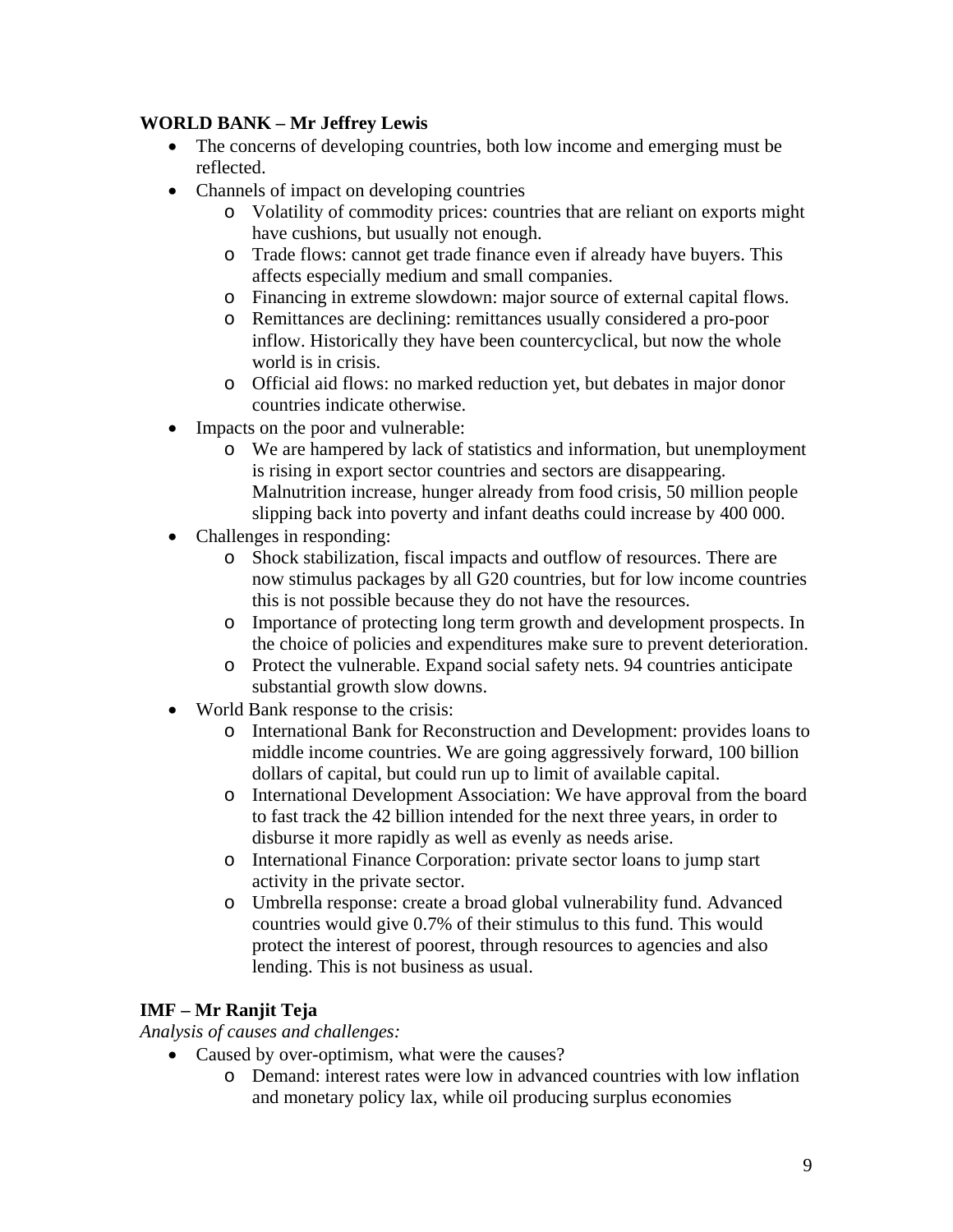accumulated savings. Higher interest rates on investment gave strong growth and stable inflation, which led to optimistic risk assessments of investments. The financial industry offered to supply what people wanted, in the form of financial innovation.

- o Supply: marketed as very safe securities but turned out not to be true.
- o The original sins are mispricing of risk, over-optimism and providing products that were not what they seemed.
- The role of policy: Central banks saw their jobs as keeping inflation low, while not appreciating that the risk in the financial system was rising. Failure to see this combined with failure of financial regulation, flawed incentives and that all financial innovation was taking place outside the regulated system led to the crisis.
- International policy community and agencies, such as the IMF, also failed to warn about crisis, none of them issued forceful warnings. Information was lacking because it was taking place in a sector beyond formal regulation. Reports warned only in an abstract, scattered manner and did not say where risk concentrations were. There was not one authoritative voice.
	- o IMF: we did not see this crisis coming sufficiently in advance, one year ago yes, but it should have been caught several years ago. We did make an effort to draw attention to global imbalances and the large surplus coming from Asia, but it did not attract strong policy action. Attention was focused on what would happen when this reverses, predicting that the dollar would collapse. But the analysis was wrong; we see a flight *to* the dollar instead of *away* from it.
- IMF current actions:
	- o Push to expand fiscal stimulus, come to grips with problems in the financial system.
	- o Bad assets that are causing problems. Need to acknowledge losses and then recapitalize banks.
	- o Strong push for fundamental reform of regulation for insurance companies, banks, non-banks; the whole financial sector. Issues of compensation for excessive risk taking. Make better data available to see what risks are developing.
	- o Emerging market countries and low-income countries: substantially increase IMF's resources, 250 billion lending capacity as of now. Hoping for at least double, perhaps triple. Nothing is as damaging as under funded programs.
	- o The IMF recognizes that it needs to do a better job, on conditionality in particular. Therefore conducting root and branch reforms of facilities, which means doubled access for most countries.
		- IMF has introduced conditionality free loans for countries with already very strong economic structures.
		- **Must recognize that there has been stigma attached to IMF** programs and confront this in order to go forward.
		- Governance and quota reform: parallel to the Stiglitz report, the South African minister of Finance, Trevor Manuel, has prepared a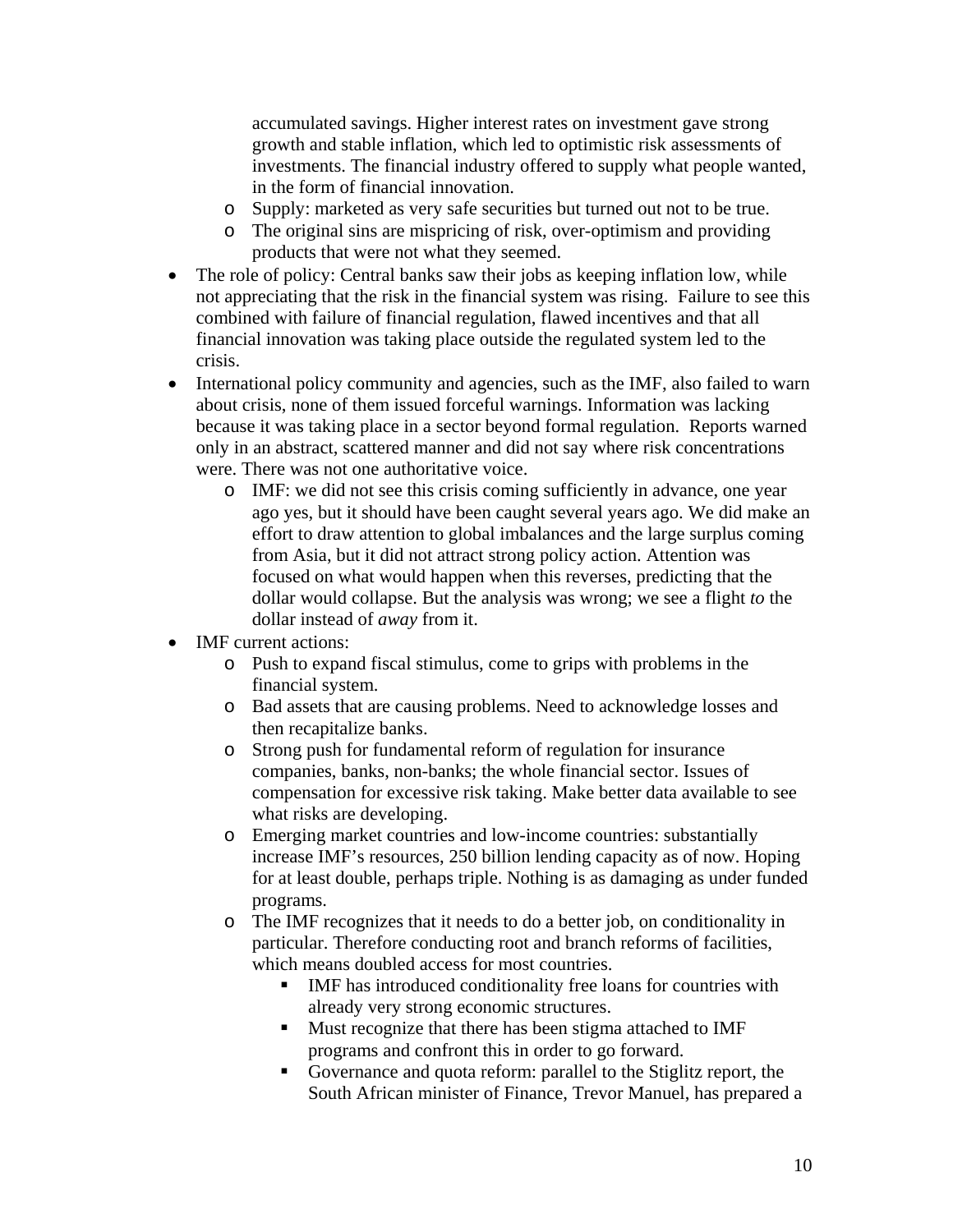report on IMF that has just been released. The report investigates what would be a 'fair voice' and calls for the establishment of a high level council of finance ministers to make decisions on financial issues.

### **Chair (comment after IMF presentation)**

"This represents a new direction of the IMF."

### **South Centre - Mr Martin Kohr**

- **Expected political chaos in Africa**. There the recession means people go hungry instead of being 'only' unemployed; people die.
- **Finance** is hit in many ways: decline of bank loans. If loans cannot be rolled over we face a massive debt crisis of 3 trillion dollars. Sudden massive capital out flows, which is caused by the deregulation promoted by so many agencies.
- Stress on **real economy**: GNP, depreciation of currencies and fall in foreign exchange reserves.
- What is interesting and urgent for developing countries in the reform of international architecture and in countering a recession? **Priorities for South**: financial stability, enough stable and predictable financial resources, avoid financial and debt crisis, market access, long term recovery and development and maintaining policy space to implement policies that are necessary.
- Need to **review international trade institutions** to prevent new crises. Subsidies are a small part in comparison to the bail outs of industries in the developed world (car industry and textile industry)
	- o Tariffs: use right to policy space according to WTO to raise tariffs in developing countries.
	- o Assets of developing countries located in developed world must be protected. For example the Chinese claims in the US bail out must be honored.
	- o Fiscal stimulus clauses: government procurement exempted which is mainly between rich countries. Climate action plans could also include protectionism.
- Need international measures to foster stability and avoid speculation affecting flows of capital. If no such international measures can be taken, national measures to regulate capital flows should be allowed. National capital controls and regulation are hindered by IMF policies to open markets and north-south trade agreements.
- IMF policy of extreme liberalization must be changed. The last nine loans given in this crisis have as contractionary policy conditions as they had previously. There is no change.
- Need a new coordinated, major fund to make up for the shortfall faced by developing countries of 700 billion dollars.
- Need new international system of debt restructuring to face the new round of external debt problems.
- Need a cooperation system to resolve the commodity problems**.**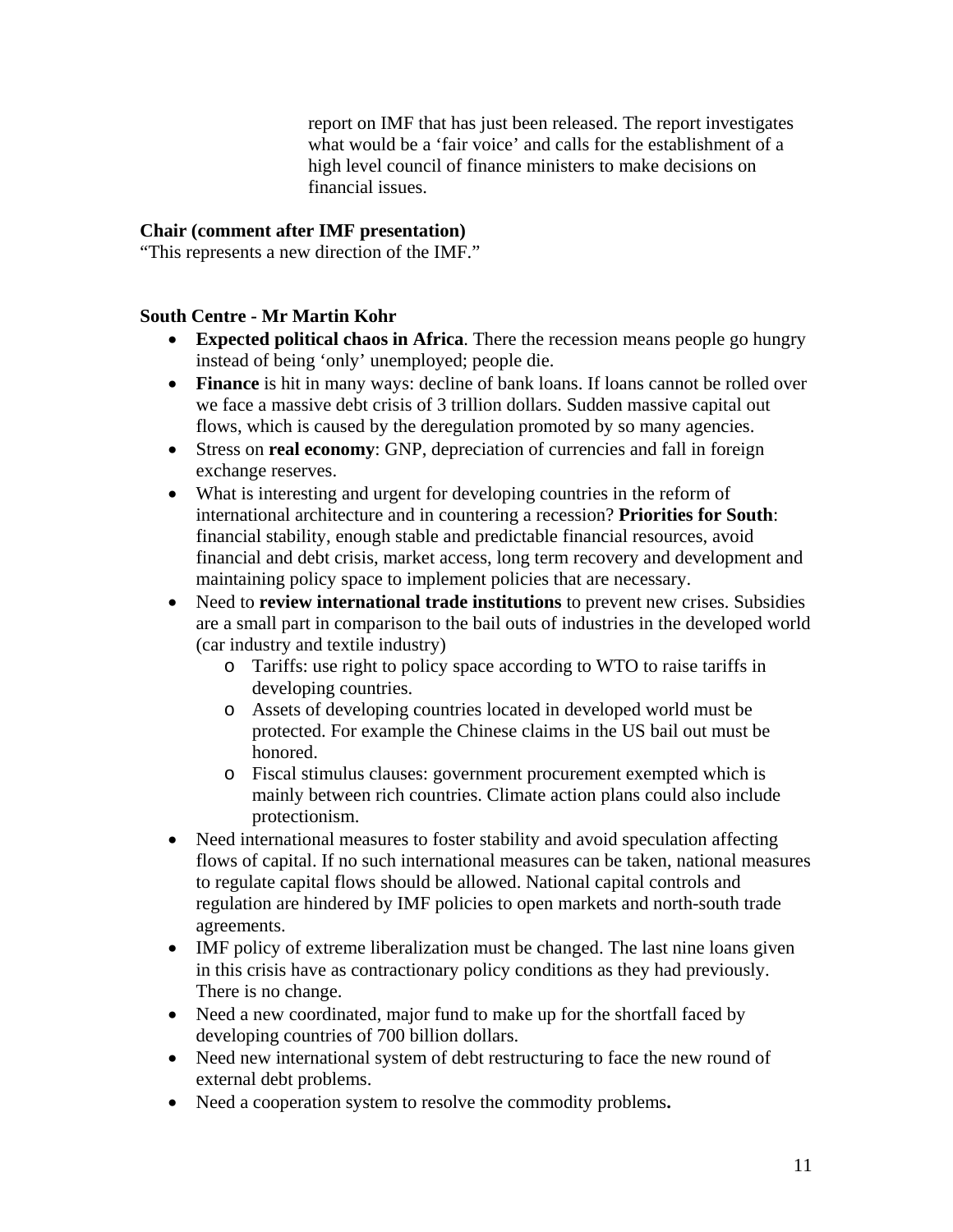• Need ECOSOC reform with a new executive council, to let UN play its proper leadership role in the international system.

# **QUESTIONS**

# **Switzerland**

- **Role of the UN**: capability of UN to respond depends on the commitment of donor countries.
- Reponses to the crisis present an opportunity to advance other **reform agendas and the new green deal**. Business will go back to corporate social responsibility and environmental responsibility. The UN has a good track record in this field, with the Global Compact. Switzerland encourages the UN to vigorously pursue this path.
- Questions:
	- o Environmental sustainability and climate change: what are the panelists' recommendations for green response and long term sustainability?
	- o Toxic Assets: It is crucial to restore trust in the international financial system and free banks of bad assets. Which approaches are most promising so far and why?
- Hopes views expressed during these days will be considered during the G20 summit and encourages the Secretary General to communicate them.

# **Bangladesh**

- Pointed out that the **crisis is different from previous crises**: there were new derivatives and financial products. Our interconnected world transmits high risks.
- **Regulation**: Washington consensus included a strong persuasion of deregulation and an individualistic perspective instead of a systemic one. Market failures were overlooked.
- Question on UNCTAD presentation:
	- o What are the lessons for developed countries?
	- o UNCTAD suggests that developing countries should accumulate more reserves, but the reserve system is being highly criticized. Is there not a contradiction in the recommendations?

# **Tanzania**

- The international community should support developing countries in their policy measures and allocate immediate resources; otherwise, security will be threatened in many countries.
- Scholars have blamed part of the crisis on innovation of new financial instruments. Instead, innovations should be used for qualitative instruments. We should not stifle innovation completely.

### **Brazil**

• On the "**Bretton Woods moment**": Short term measures are not sufficient. We need a major overhaul of the international financial architecture. There are a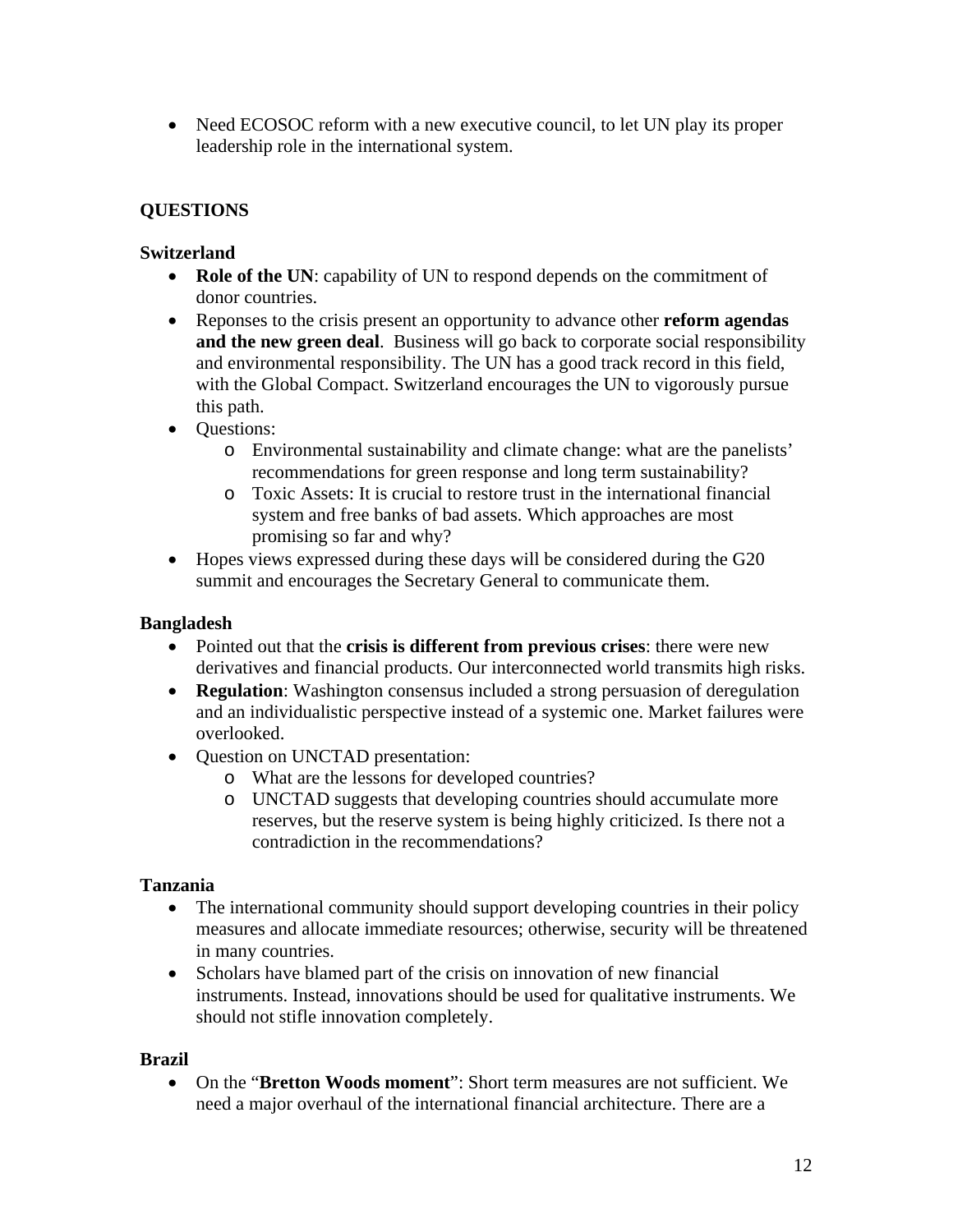number of processes on their way to address crisis including the G20, the UN Conference in June and the G8. These multiple initiatives can be complementary.

- o What is the adequate role for the UN?
- Question on **"catch 22" for developing countries**: There is increasing political demand for counter cyclical policies, but developing countries lack resources for such policies. We agree that this is the primary responsibility of national governments but developing countries have little room for it and little access to international markets. There is a large external financing gap that international agencies do not have sufficient resources to address. How do we overcome this "catch 22" situation?

### **Venezuela**

- The financial crisis has a **structural root**. With the increase in productive capacity of financial markets, the real economy lost importance and employment. There is capital, but it does not generate goods. Instead, the ecosystem is affected and poverty accelerated.
- **Institutions need to be restructured but not for more of the same.** This situation is the result of a predatory, productive and consumption planet. Neither humanity nor the planet can continue to support such a model. Many countries that found a way to overcome poverty contrary to the Bretton Woods Institutions' methods are now forced to borrow. Leaders in rich countries are widely responsible for these effects and should ask for forgiveness.
	- o Want to hear new proposals, with no more conditionality tied to aid and credit.
	- o Capital flows between North and South have not benefited the South. The South promotes and pays for development in the North. A system must be set up in which capital flows are more just and equitable.

### **Indonesia**

- We are too aware of the multi-faceted nature of crises. The majority of developing countries are faced with policy space constraint and limited capital. Their only option is to seek international assistance.
- The UN should focus on: provision of budget support through countercyclical measures, trade support and emergency finance for the private sector, social safety nets and country support through a coordinated UN response.
- Ouestion: Is there a comprehensive stimulus package that would address the impact of the crisis in developing countries?

### **UN World Food Program**

- The reality is that the food crisis is not over and is going to worsen. The poor are least protected from its impacts.
- The WFP depends totally on voluntary resource giving. There is a human cost to the crisis and the malnutrition of little children will have life long effects.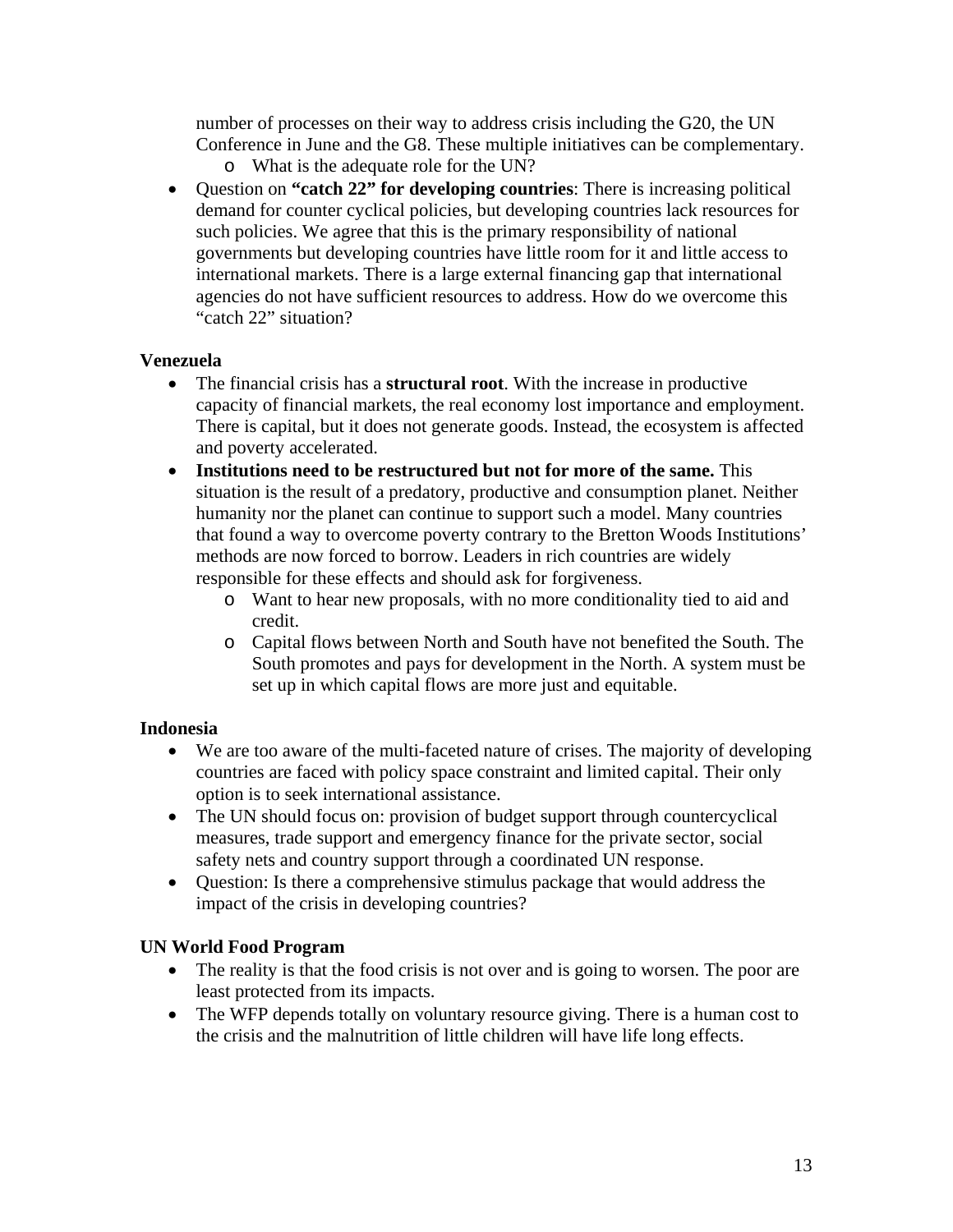### **Women's Working Group on Financing for Development**

The UN has been a space open to women's issues and concerns, unlike the approach of the international financial institutions. A new global financial architecture must have new elements considered for women. The UN should take the lead in the reform process and assert genuine oversight rule over the Bretton Woods Institutions while fully integrating gender equality and women's rights.

### **Third World Network**

- The **IMF's new loan facility**: Resources of IMF will be doubled up to tripled.
	- o However, the IMF is still imposing contractionary and pro-cyclical policies in its **last nine loans**! The IMF is still advising to restrain public expenditure. For example in Pakistan the reduction of fiscal deficit meant a 4.2% lowering of public expenditure.
	- o The IMF policies stand in stark contrast to policies in developed countries.
- Recommends the UN to emphasize that the IMF should not be lending in this way. The IMF should not be the only and dominant vehicle to provide economic assistance, regional and south-south initiatives should be supported on the international level.

### **Sudan (on behalf of G77 and China)**

- On the IMF intervention
	- o The IMF said that the international agencies had not issued forceful warnings because of lack of information. This summarizes the problem of the IMF, which is market fundamentalism and agency self promotion. The key recommendation of the 1995 Halifax Summit was sharper IMF surveillance. If the IMF would have implemented the reform with regard to information, it would have averted crisis. But of course it would not tell the emperor that he is not wearing clothes.
	- o **The new loan facility** is only for countries with strong policy frameworks. This is simply **conditionality interpreted in a different way**. There should be total abolition of conditionality and the only conditions to loans should be maturity and payment rules that apply to any borrower.

### **Czech Republic (on behalf of the EU)**

• Thanked the UN agencies for their contributions. Underlined the achievement of the Millennium Development Goals and reaffirmed its development assistance commitments.

### **Colombia**

- Underscored the defense of free trade. Protectionist policies are particularly relevant and should be exposed in investment and international migration as well as trade. They would like to follow-up on UNDP the impact of the crisis on human development, especially on meeting the Millennium Development Goals and eradicating poverty.
- There are serious impacts on countries that are dependent on exports. What development strategy is advisable for them? (For Mr. Lewis, World Bank)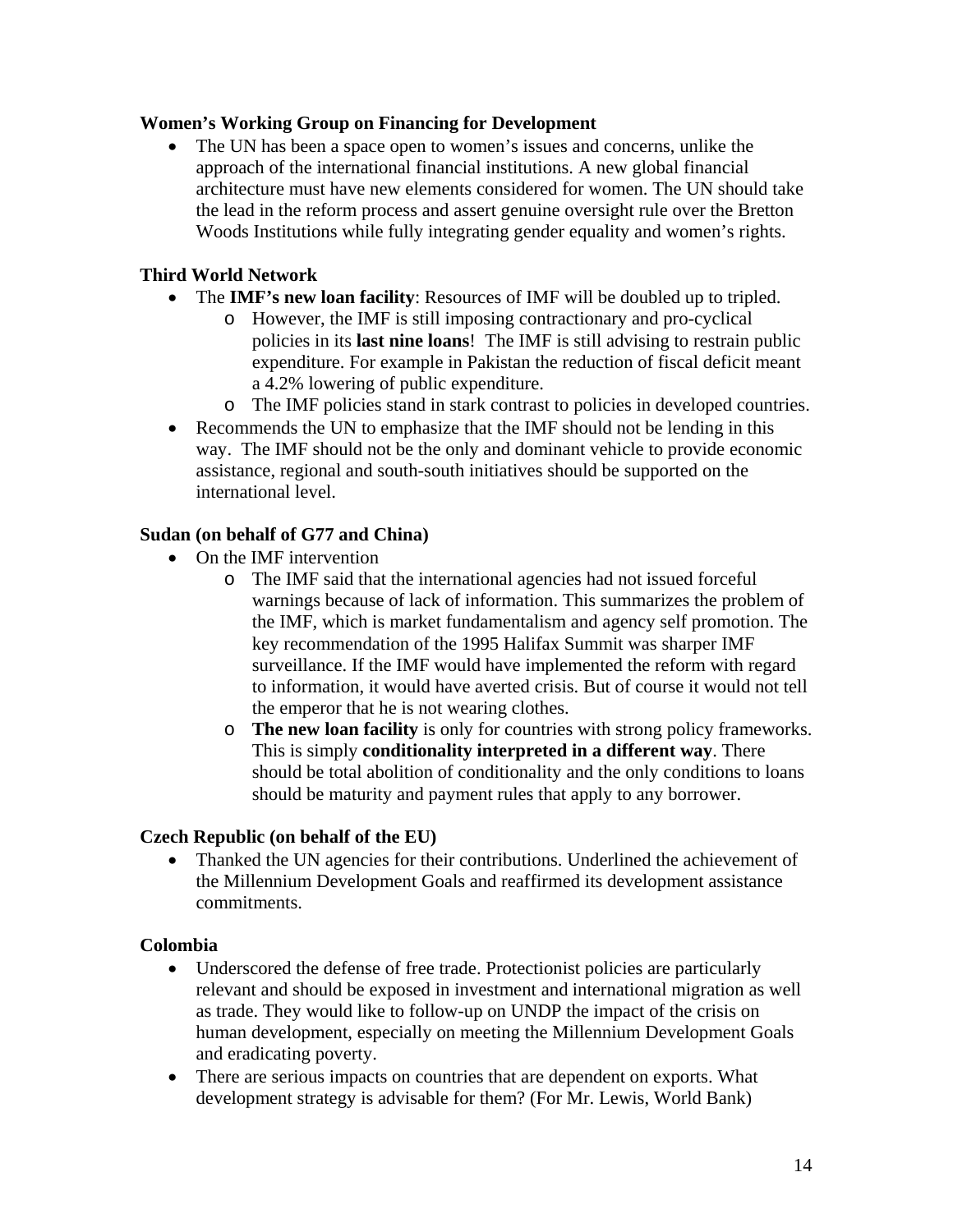• In recent months, studies have been conducted on the effects on development, notwithstanding the impact of actions that are being taken in response to the crisis. The scope of these impacts is still not clear. We would like further information on possible impacts on emerging markets with regard to stimulus packages and bailout proposals.

### **Kazakhstan**

There is a need for a drastic renovation of the existing world currency system. A supra-national world currency should be introduced within the UN system, and secured by all states.

### **Nicaragua**

- Aligns with the statements of the Rio Group and the G77.
- Surprised to hear the IMF say the crisis was as a result of excessive optimism. The **origin of the crisis** is not reflected in the actions of the financial sector, but rather in the **unsustainable consumer model** of developed countries. This consumer model is imposed on us, because developed countries are still attempting to maintain their hegemony. The G20 does not represent the vast majority of developing countries. It is ironic that those countries that had the benefit of democracy are exercising economic domination of a few over many.
- The **response given to developing countries** is that they are not able to be present at meetings. Also assistance will primarily be given to countries that can pay back. There is no debt relief for heavily indebted countries even for emergency aid.
- The **role of the UN**: DESA said that DESA and UNCTAD foresaw the crisis and sounded the alarm. The IMF and the World Bank could not forecast the crisis, according to IMF because of a lack of information. The UN is the only body capable of delivering a truly democratic process and legitimacy.

### **Malaysia**

- The cause of the crisis was a disconnection between the financial system and the real economy. To prevent it from reoccurring we need regulation to ensure that the gap is not as large as before. However, we are quick to forget and the world is governed by markets, so there is not much room for optimism.
	- o Question: When should we impose strict regulations? Now while we have not forgotten the hard times?
- Who is responsible? There is not moral equivalence. The burden of blame must go to Wall Street.
- **A Green New Deal** is good, but do the conditions really exist for it? **There is no international regime that permits transferring of technology** that is needed to accomplish a green new deal. It is more likely that developed countries attempt to green their economies and **use protectionist measures in the name of a green new deal**.

### **Pakistan**

• Agrees that over-optimism was a factor in causing the crisis.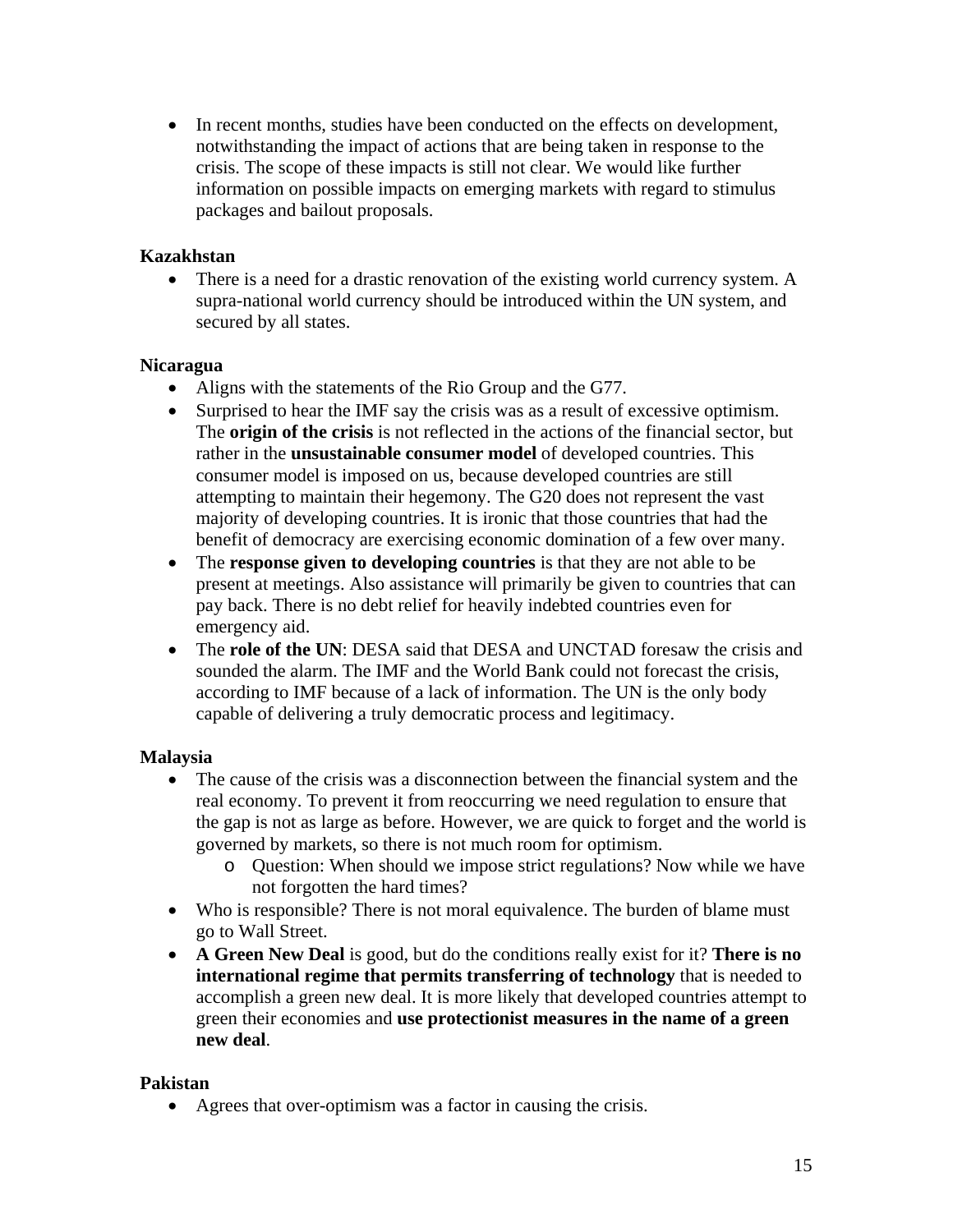• Commented that the influx of resources into the US is due to a lack of options, not because of trust in the US economy.

### **El Salvador**

- Some of the **hardest felt problems in El Salvador** are declining family remittances, reduction of demand and new obstacles to credit.
- There is a need for global solutions, but also regional and **sub-regional solutions**. For us the focus is on sub-regional solutions, which are especially important to restore confidence.
- Supports the **UNDP approach** not to set aside human development and not only focus on economic solutions.
- **Comprehensive solutions are needed.** Those must include climate change and a sustainable approach for human development, otherwise solutions might counteract these goals.

# **Republic of Korea**

- **The impact of the crisis on development**: the foremost responsibility of the UN is to ensure that the crisis does not lead to a full front humanitarian disaster. Need measures to mitigate impact and ensure that the Millennium Development Goals are met.
- Question: What do the IMF and the World Bank think about mainstreaming a green deal into development strategy?
- **Protectionism**: there are new barriers to trade and investment. After standstill according to the G20 last year, there is now resort to protectionist actions.

### **Holy See**

• Extremely concerned about the vulnerability of poorest countries in weathering this crisis. There is a need for trust and solidarity in international finance. Low income countries are marginalized in trade and dependent on export. The fundamental issue of global equity remains. All should be given equal access to markets. Need for a long term perspective of the common good and ethical principles. Ethics are not external to our economic system, but internal to it.

# **RESPONSES TO QUESTIONS**

### **UN Conference on Trade And Development (UNCTAD)**

- On question by Bangladesh on **lessons for developed countries**: the first recommendations are for developed countries, including that regulation must focus on social efficiency, that market based deregulation is not enough, the need to adjust incentives in the financial system and implement wider regulation and regulatory arbitrage.
- On question by Bangladesh on **accumulation of reserves by developing countries**: It is really only the second or third best strategy. The first is a global or regional insurer, but if that does not exist, the developing countries have to insure themselves.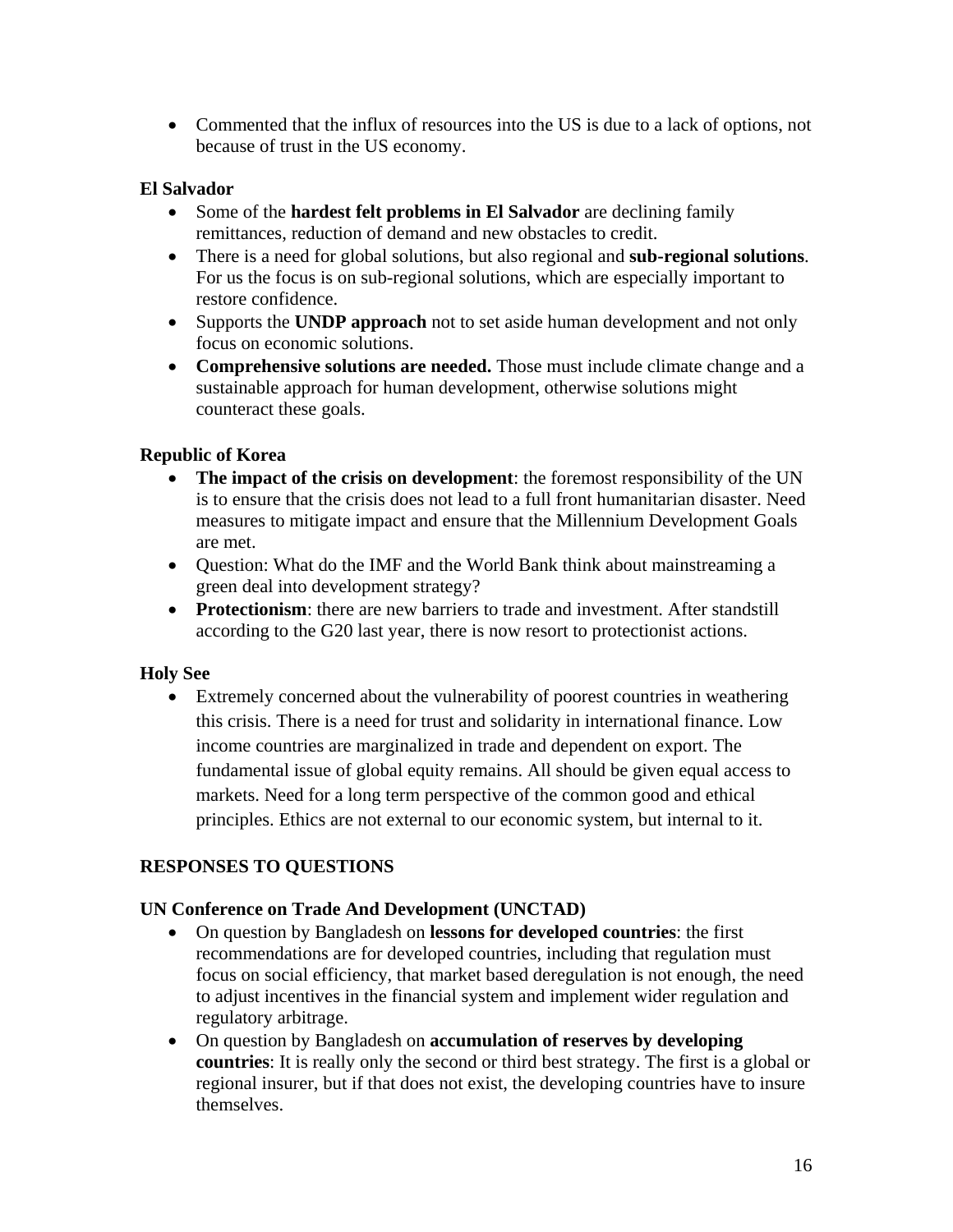• On question from Malaysia on **when to implement regulation**: In a perfect world we should do it when the world is calmer because it would mean more time to carefully consider the regulation. But in reality there will be no political will in two to three years, therefore we should do it now.

### **World Bank – Jeffrey Lewis**

- The more cooperation the better for the global economy and faster recovery.
- On the **Green New Deal**: Shares the Malaysian skepticism that it is hard to kill two birds with one stone, but we should recognize that we have two different problems. We must at least apply the 'do no harm principle' to the other problem.
- On **protectionism**: The G20 members have failed. Protectionism can emerge in many different ways; for example 'buy America' and reintroducing quality standards qualify as protectionism.
- On questions on that the World Bank is **not focusing sufficiently on inequality**:
	- o Focus is on the low income countries that are the worst affected, have the fewest means to respond and has no voice (only in the UN).
	- o Most interventions in the short term to ramp up resource flows focus on social safety nets. However, the World Bank does not have enough resources and are working with the UN, since the G20 does not represent developing countries.
- **On lessons going forward for commodity dependent countries**: must reconsider the received wisdom of how much countries should engage and open up their markets. **This does not mean reversal of these policies, but consideration of the timing and pace of engagement**.

### **UN Development Program (UNDP)**

- On the **Green New Deal**: There are strong linkages between poverty and climate change! Seek win-win situations and need to study the scope of green jobs, including within stimulus packages.
- Collaboration at global and country level: working with UN country team and World Bank and the IMF on impact assessment, looking at social expenditures and Poverty Social Impact Analysis, and will continue this support.

### **International Monetary Fund (IMF)**

- On the comment by Malaysia on **moral equivalence**: Agree that there is definitely not moral equivalence. The financial sector gets the "top billing in that respect".
- On comment by the Third World Network that the IMF should not be the only financier in this. There is a role for regional and other initiatives, particularly for the EU and the World Bank.
- On the comment by Sudan on **conditionality**: "You are right" that it has been eliminated in a qualitative way. As a financial organization, the IMF considers that there is a legitimate role for conditionality, but it should be more streamlined and respectful of political constraints. Conditionality needs to be reworked and it is, but it is not being eliminated.